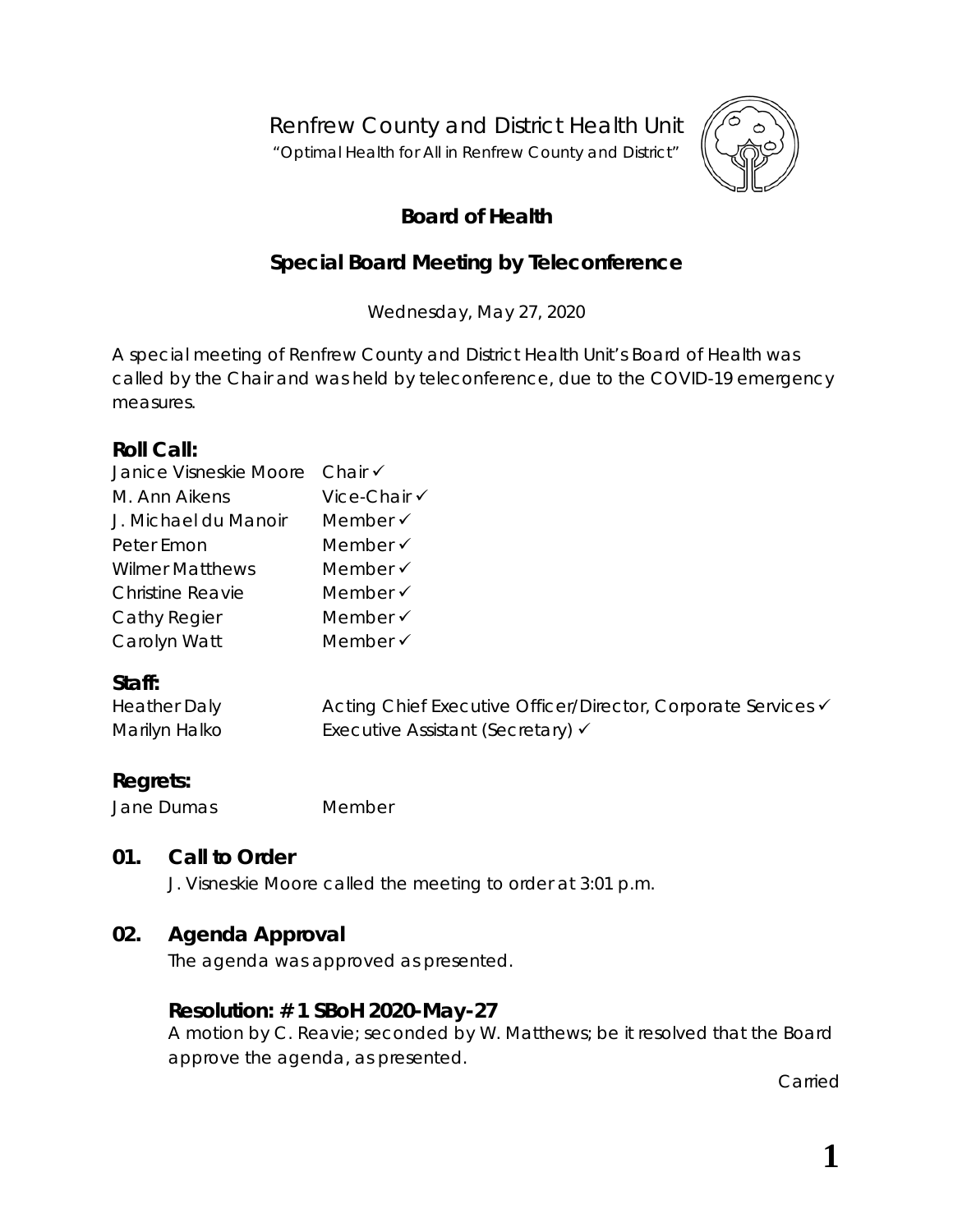| Yes | <b>Name of Board Member</b> | <b>No</b> |
|-----|-----------------------------|-----------|
|     | Aikens, M. Ann              |           |
|     | Donohue, Michael            |           |
|     | du Manoir, J. Michael       |           |
|     | Dumas, Jane (absent)        |           |
|     | Emon, Peter                 |           |
|     | Matthews, Wilmer            |           |
|     | Reavie, Christine           |           |
|     | Regier, Cathy               |           |
|     | Visneskie Moore, Janice     |           |
|     | Watt, Carolyn               |           |
| 8   | <b>Totals</b>               |           |

#### **Recorded Vote**

**Carried by: 8-0 Lost by:**

## **03. Declarations of Conflict of Interest**

There were no declarations of conflict of interest.

At 3:02 p.m. Dr. Robert Cushman, Acting Medical Officer of Health, joined the teleconference.

At 3:03 p.m. Michael Donohue, Board Member, joined the teleconference.

#### **04. Business**

a. Deferred Action

This Special Board meeting was called by the Chair to address the deferred action brought forward from the Regular Board of Health teleconference meeting, held on May 26, 2020, regarding a tender response to the RCDHU Pembroke Office Relocation Project for renovations at 141 Lake Street, Pembroke.

H. Daly presented the following report:

• [Briefing Note: General Contractor 141 Lake Street](https://www.rcdhu.com/wp-content/uploads/2020/12/Briefing-Note-General-Contractor-2020-May-27.pdf)

Daly answered questions from the Board throughout the presentation.

It was recommended that the Resources Committee have a fulsome discussion regarding repayment and reduced rent options in a future meeting.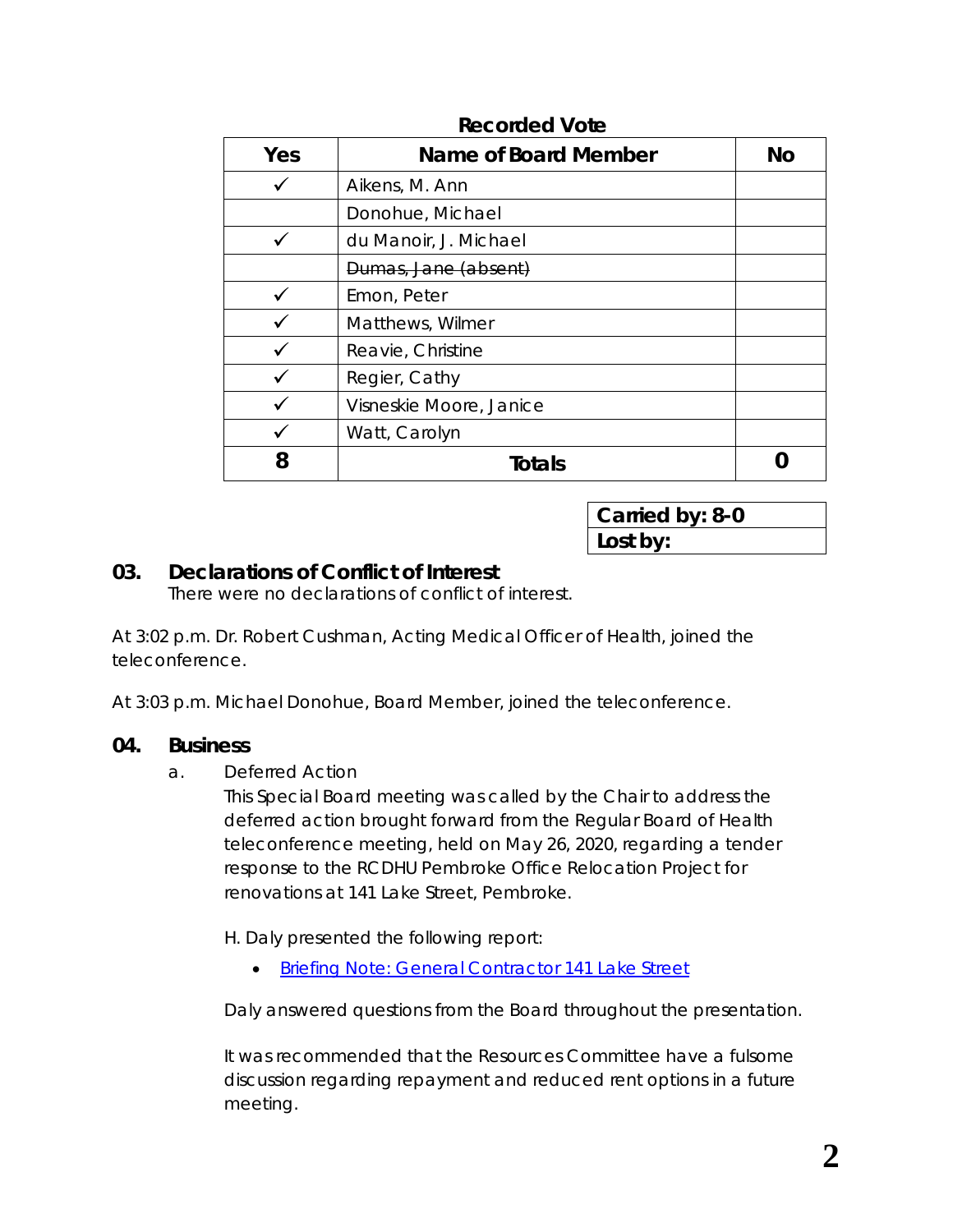## **Resolution: # 2 SBoH 2020-May-27**

A motion by M. A. Aikens; seconded by C. Watt; be it resolved that the Renfrew County and District Health Unit Board awards the contract renovation of the Health Unit office at 141 Lake Street, Pembroke, Ontario to Frecon Construction Limited, in the amount of \$1,935,690 including HST. This project is to be completed on or about September 30, 2020.

Carried

| Yes | Name of Board Member    | Νo |
|-----|-------------------------|----|
|     | Aikens, M. Ann          |    |
|     | Donohue, Michael        |    |
|     | du Manoir, J. Michael   |    |
|     | Dumas, Jane (absent)    |    |
|     | Emon, Peter             |    |
|     | Matthews, Wilmer        |    |
|     | Reavie, Christine       |    |
|     | Regier, Cathy           |    |
|     | Visneskie Moore, Janice |    |
|     | Watt, Carolyn           |    |
|     | Totals                  |    |

**Recorded Vote**

**Carried by: 9-0 Lost by:**

#### b. Tabled Resolution

Resolution # 6 BoH 2020-May-6, shown below as reference, was tabled at the Regular Board meeting, held by teleconference, on Tuesday, May 26, 2020, regarding tenders for the Pembroke Office Relocation Project.

With the original mover's and seconder's approval, M. A. Aikens and W. Matthews, the Board brought the following motion—*Resolution: # 6 BoH 2020-May-26*—back to the table in a unanimous vote, as recorded:

## *Resolution: # 6 BoH 2020-May-26*

*A motion by M. A. Aikens; seconded by W. Matthews; be it resolved that the Board having received the revised budget projections for the renovation/relocation project which is revised to include bids received from the three prequalified General Contractors, May 22, 2020,*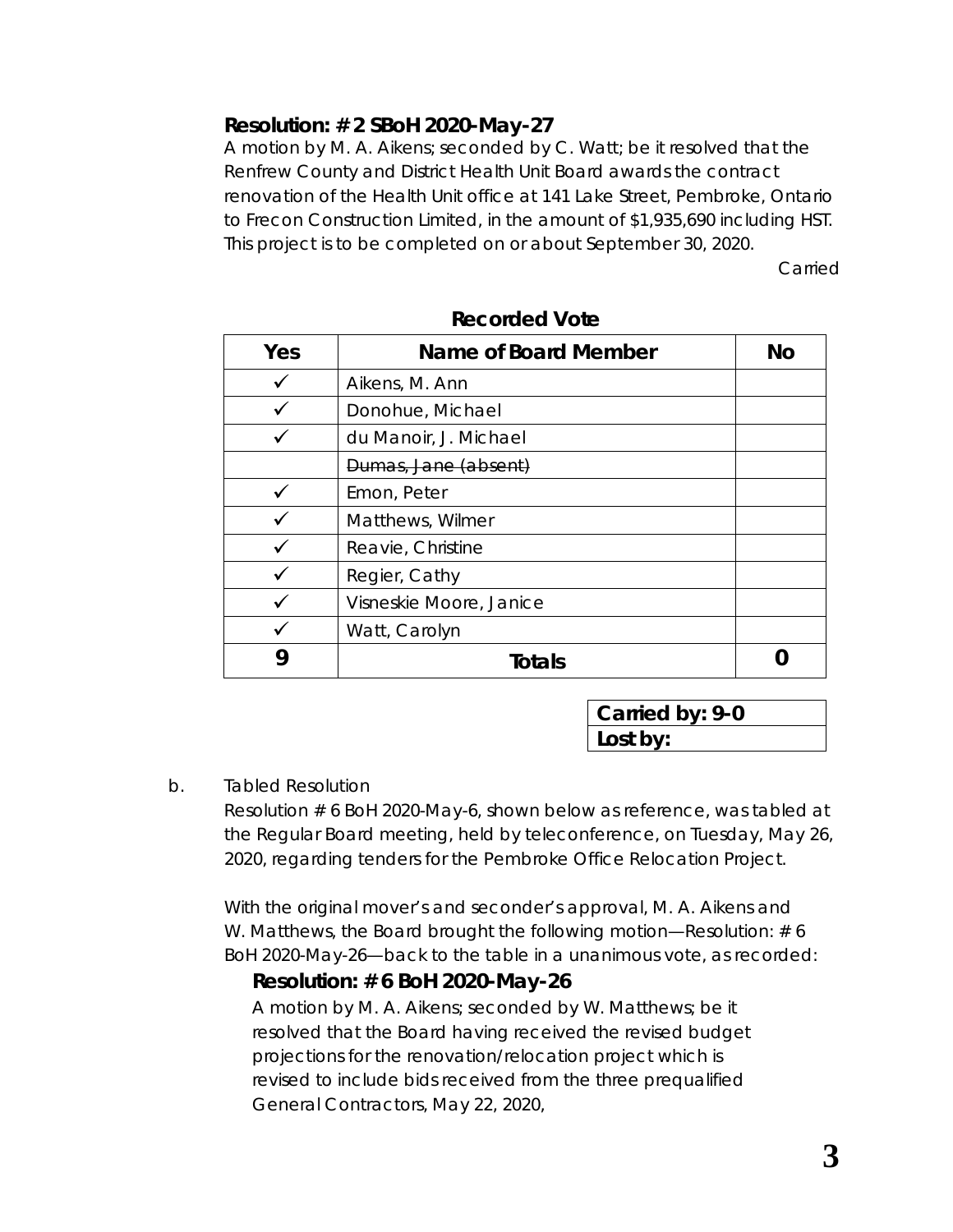*AND based on the selection committee's recommendation to proceed with the lowest bidder with ability to deliver the project to completion within project timelines,* 

*AND based on the successful meeting with the committee and the bidder to clarify and answer questions related to the successful completion of the project, THAT the board of health for Renfrew County and District Health Unit approve the committee's recommendation to proceed with the renovation and retrofit project immediately.*

| Yes | <b>Name of Board Member</b> | No |
|-----|-----------------------------|----|
|     | Aikens, M. Ann              |    |
|     | Donohue, Michael            |    |
|     | du Manoir, J. Michael       |    |
|     | Dumas, Jane (absent)        |    |
|     | Emon, Peter                 |    |
|     | Matthews, Wilmer            |    |
|     | Reavie, Christine           |    |
|     | Regier, Cathy               |    |
|     | Visneskie Moore, Janice     |    |
|     | Watt, Carolyn               |    |
|     | <b>Totals</b>               |    |

| <b>Recorded Vote</b> |  |
|----------------------|--|
|----------------------|--|

**Carried by: 9-0 Lost by:**

#### **Resolution: # 3 BoH 2020-May-26**

A motion by M. Donohue; seconded by M. A. Aiken; be it resolved that the Board having received the revised budget projections for the renovation/relocation project which is revised to include bids received from the three prequalified General Contractors, May 22, 2020,

AND based on the selection committee's recommendation to proceed with the lowest bidder with ability to deliver the project to completion within project timelines,

AND based on the successful meeting with the committee and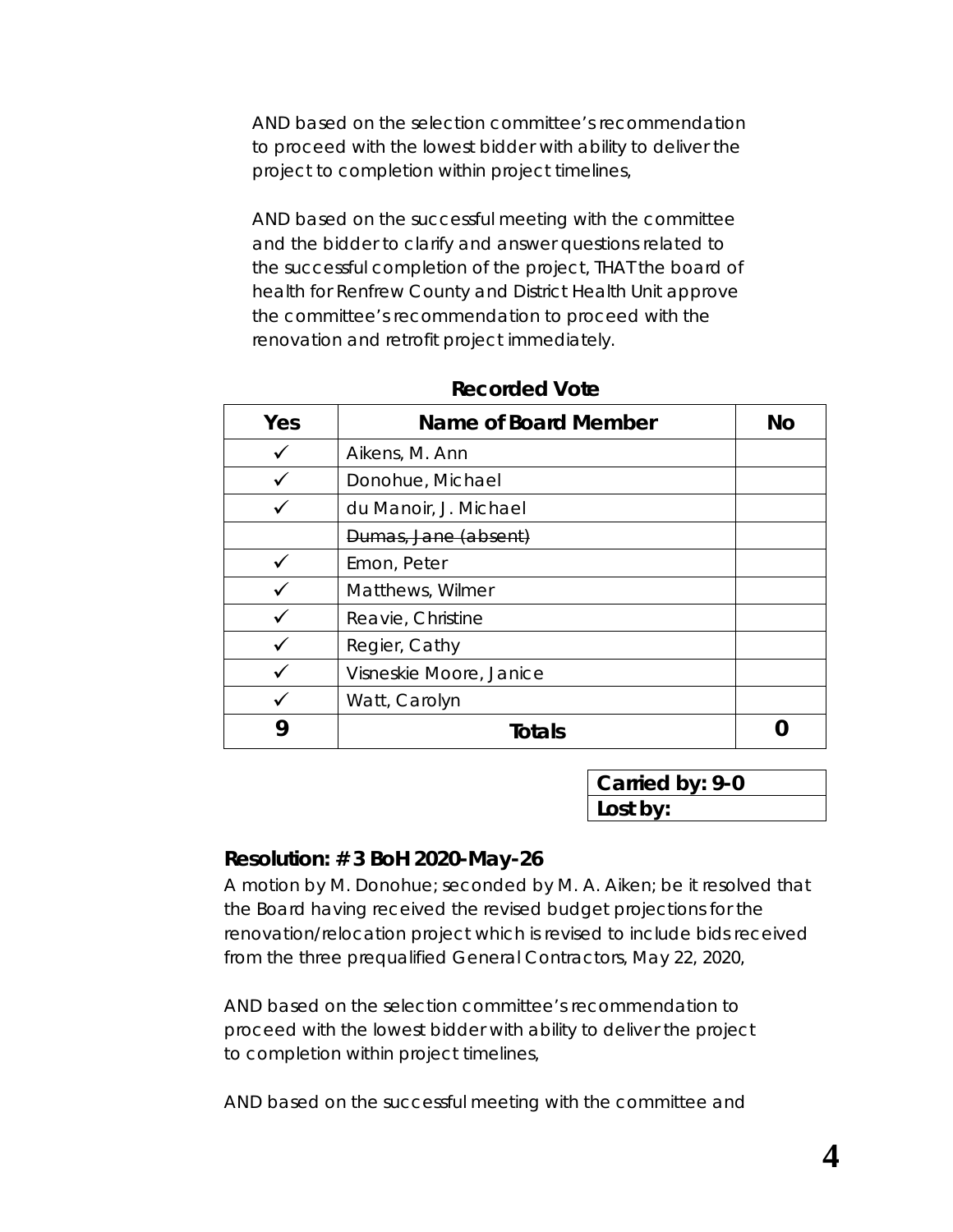the bidder to clarify and answer questions related to the successful completion of the project,

THAT the board of health for Renfrew County and District Health Unit approve the committee's recommendation to proceed with the renovation and retrofit project immediately be brought back to the table.

| Yes | Name of Board Member    | <b>No</b> |
|-----|-------------------------|-----------|
|     | Aikens, M. Ann          |           |
|     | Donohue, Michael        |           |
|     | du Manoir, J. Michael   |           |
|     | Dumas, Jane (absent)    |           |
|     | Emon, Peter             |           |
|     | Matthews, Wilmer        |           |
|     | Reavie, Christine       |           |
|     | Regier, Cathy           |           |
|     | Visneskie Moore, Janice |           |
|     | Watt, Carolyn           |           |
|     | Totals                  |           |

| <b>Recorded Vote</b> |  |
|----------------------|--|
|----------------------|--|

**Carried by: Lost by: 9-0**

After discussion and consultation, the next motion by the original mover and seconder of Resolution #6 BoH 2020-May-26 allowed the resolution to be withdrawn from the table:

#### **Resolution: # 4 SBoH 2020-May-27**

A motion by M. A. Aikens; seconded by W. Matthews; be it resolved that the Resolution # 6 BoH 2020-May-26 be withdrawn.

Carried

| Yes | Name of Board Member | No. |
|-----|----------------------|-----|
|     | Aikens, M. Ann       |     |
|     | Donohue, Michael     |     |

#### **Recorded Vote**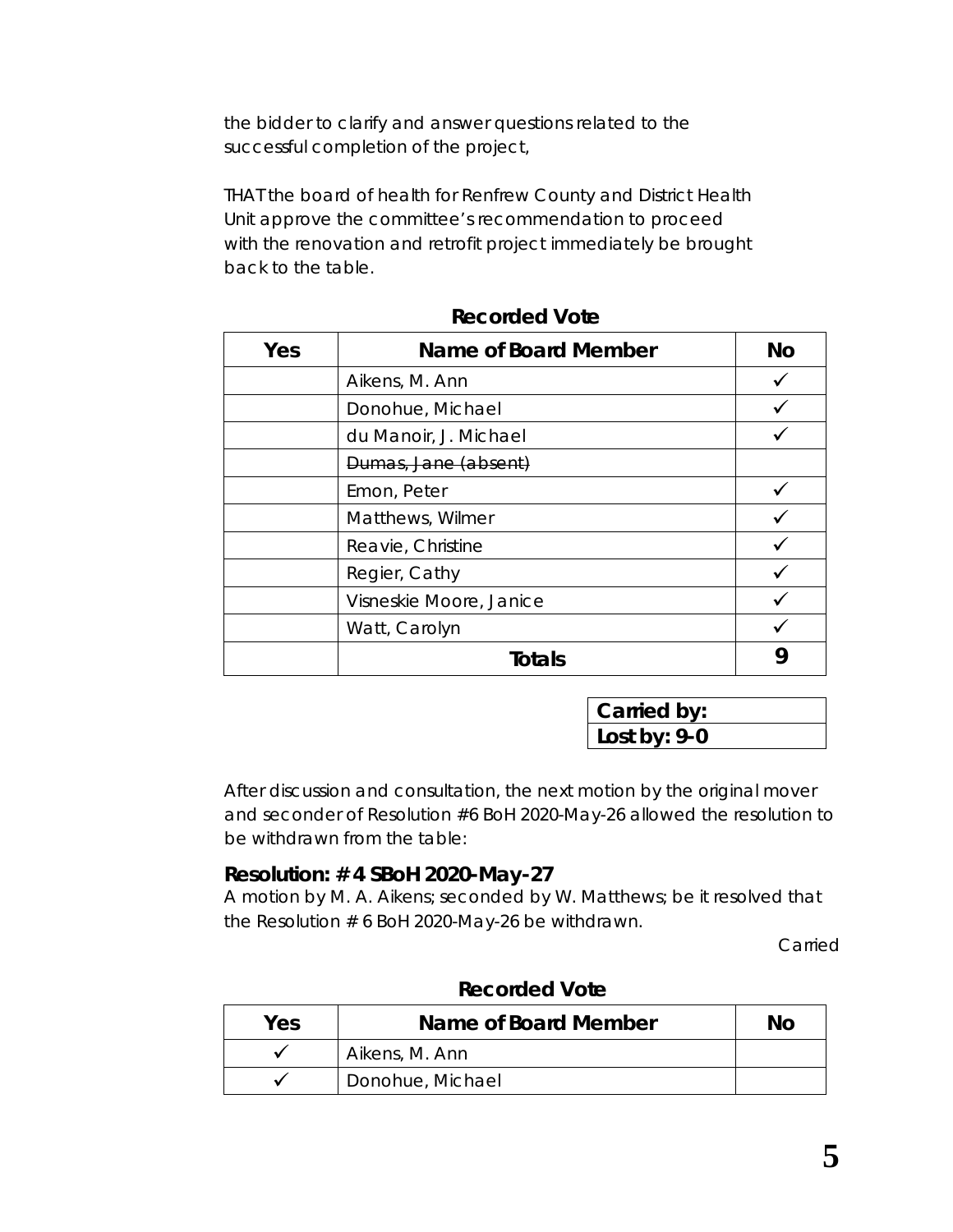| du Manoir, J. Michael   |  |
|-------------------------|--|
| Dumas, Jane (absent)    |  |
| Emon, Peter             |  |
| Matthews, Wilmer        |  |
| Reavie, Christine       |  |
| Regier, Cathy           |  |
| Visneskie Moore, Janice |  |
| Watt, Carolyn           |  |
| Totals                  |  |

**Carried by: 9-0 Lost by:**

The Board, in the following motion, gave Chair Visneskie Moore and H. Daly authority to sign contracts with the newly awarded contractor—Frecon Construction Ltd., on their behalf:

#### **Resolution: # 5 SBoH 2020-May-27**

A motion by P. Emon; seconded by C. Regier; be it resolved that the Chair and H. Daly be the designated signers for contracts with Frecon Construction Ltd.

Carried

| Yes | Name of Board Member    | <b>No</b> |
|-----|-------------------------|-----------|
|     | Aikens, M. Ann          |           |
|     | Donohue, Michael        |           |
|     | du Manoir, J. Michael   |           |
|     | Dumas, Jane (absent)    |           |
|     | Emon, Peter             |           |
|     | Matthews, Wilmer        |           |
|     | Reavie, Christine       |           |
|     | Regier, Cathy           |           |
|     | Visneskie Moore, Janice |           |
|     | Watt, Carolyn           |           |
| y   | <b>Totals</b>           |           |

**Recorded Vote**

**Carried by: 9-0 Lost by:**